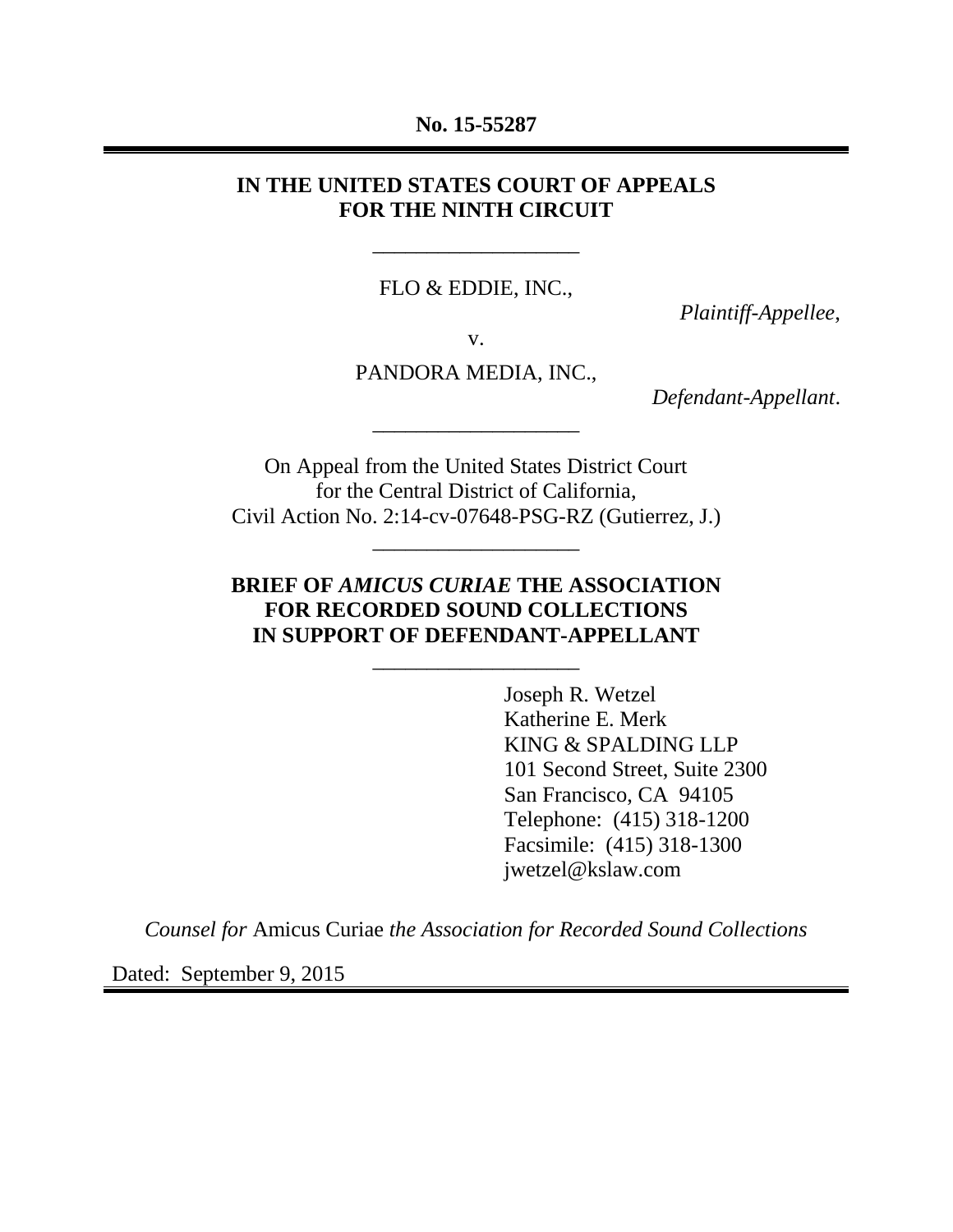## **CORPORATE DISCLOSURE STATEMENT**

<span id="page-1-0"></span>Pursuant to Rule 26.1 of the Federal Rules of Appellate Procedure, *Amicus Curiae* the Association for Recorded Sound Collections states that it does not have a parent corporation and that no publicly held company owns ten percent or more of its stock.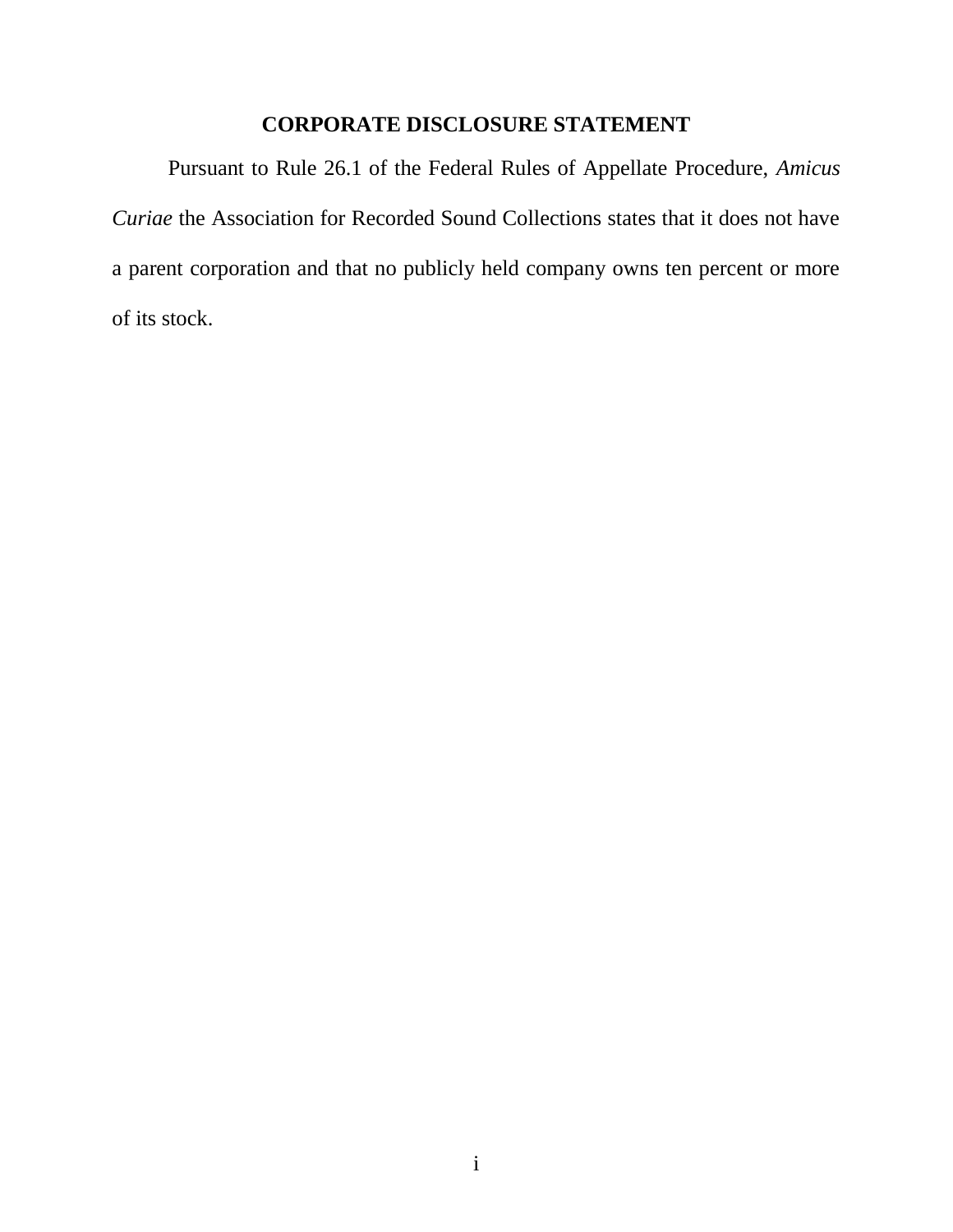# **TABLE OF CONTENTS**

| A <sub>1</sub>                   | The District Court's Decision Created an Unprecedented Right Under                                                                  |  |  |
|----------------------------------|-------------------------------------------------------------------------------------------------------------------------------------|--|--|
| B <sub>1</sub>                   | The District Court's Ruling Would Disrupt Settled Understandings<br>About the Scope of Copyright Protection and Cut Off An Ongoing, |  |  |
|                                  |                                                                                                                                     |  |  |
| <b>CERTIFICATE OF COMPLIANCE</b> |                                                                                                                                     |  |  |
|                                  |                                                                                                                                     |  |  |

[CERTIFICATE OF SERVICE](#page-18-0)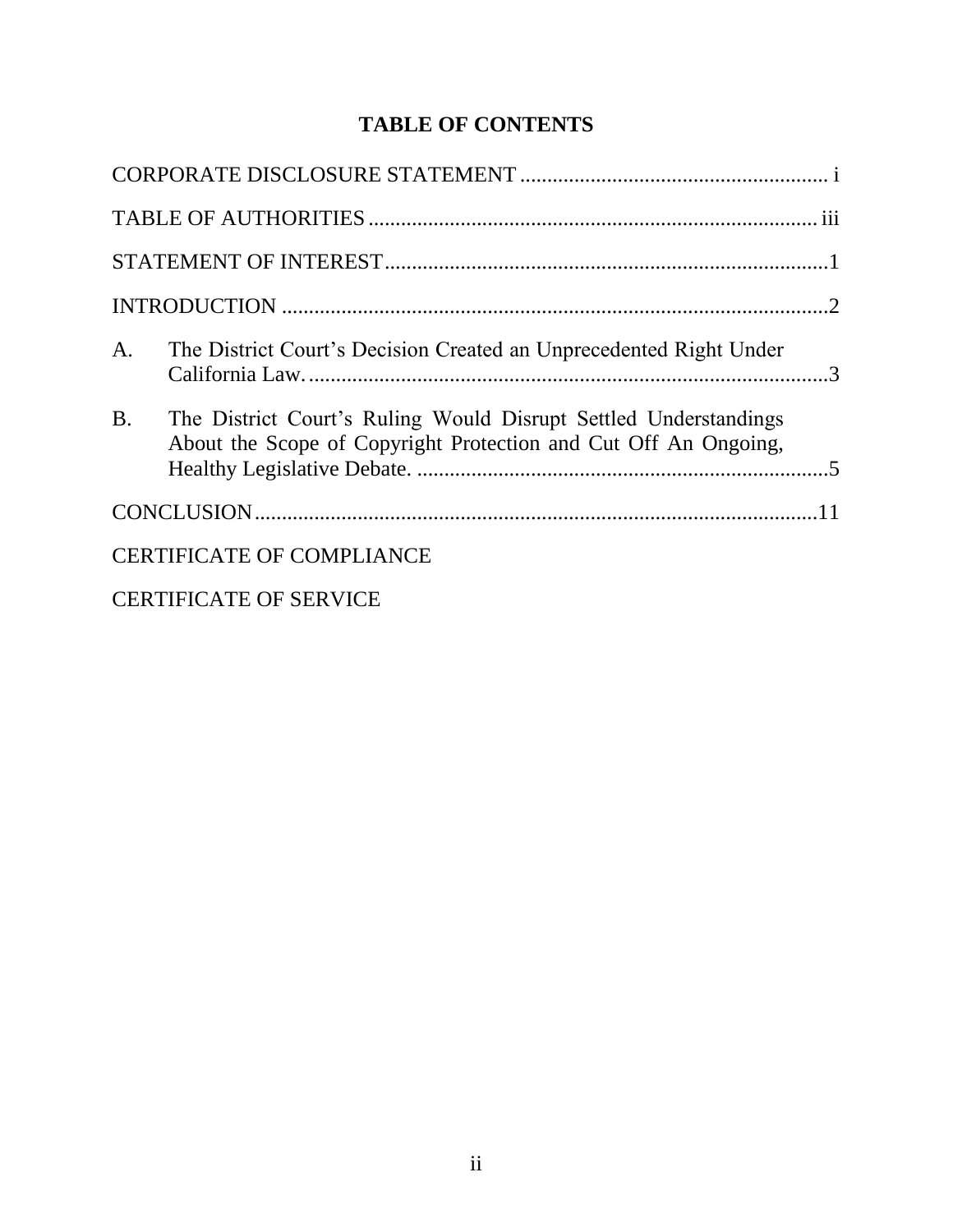# **TABLE OF AUTHORITIES**

# <span id="page-3-0"></span>**Cases**

| ABS Entm't, Inc. v. CBS Corp.,                                                                                                                                                                          |
|---------------------------------------------------------------------------------------------------------------------------------------------------------------------------------------------------------|
| ABS Entm't, Inc. v. Cumulus Media Inc.,                                                                                                                                                                 |
| ABS Entm't, Inc. v. iHeartMedia, Inc.,                                                                                                                                                                  |
| American Broad. Cos. v. Aereo, Inc.,                                                                                                                                                                    |
| Cartoon Network LP v. CSC Holdings, Inc.,                                                                                                                                                               |
| Flo & Eddie Inc. v. Pandora Media, Inc.,                                                                                                                                                                |
| Flo & Eddie Inc. v. Sirius XM Radio Inc.,<br>No. 2:13-cv-05693-PSG-RZ, 2014 WL 4725382                                                                                                                  |
| Sheridan v. iHeartMedia, Inc.,                                                                                                                                                                          |
| United States v. ASCAP (In re Application of RealNetworks),                                                                                                                                             |
| <b>Statutes</b>                                                                                                                                                                                         |
|                                                                                                                                                                                                         |
|                                                                                                                                                                                                         |
|                                                                                                                                                                                                         |
| <b>Treatises</b>                                                                                                                                                                                        |
| Comments of Eric Harbeson for the Music Library Association,<br>NOI: Federal Copyright Protection of Sound Recordings Fixed<br><i>Before February 15, 1972</i> (U.S. Copyright Office Jan. 31, 2011) 10 |
| Comments of the Recording Industry Association of America,<br>Music Licensing Study: Notice and Request for Public Comment                                                                              |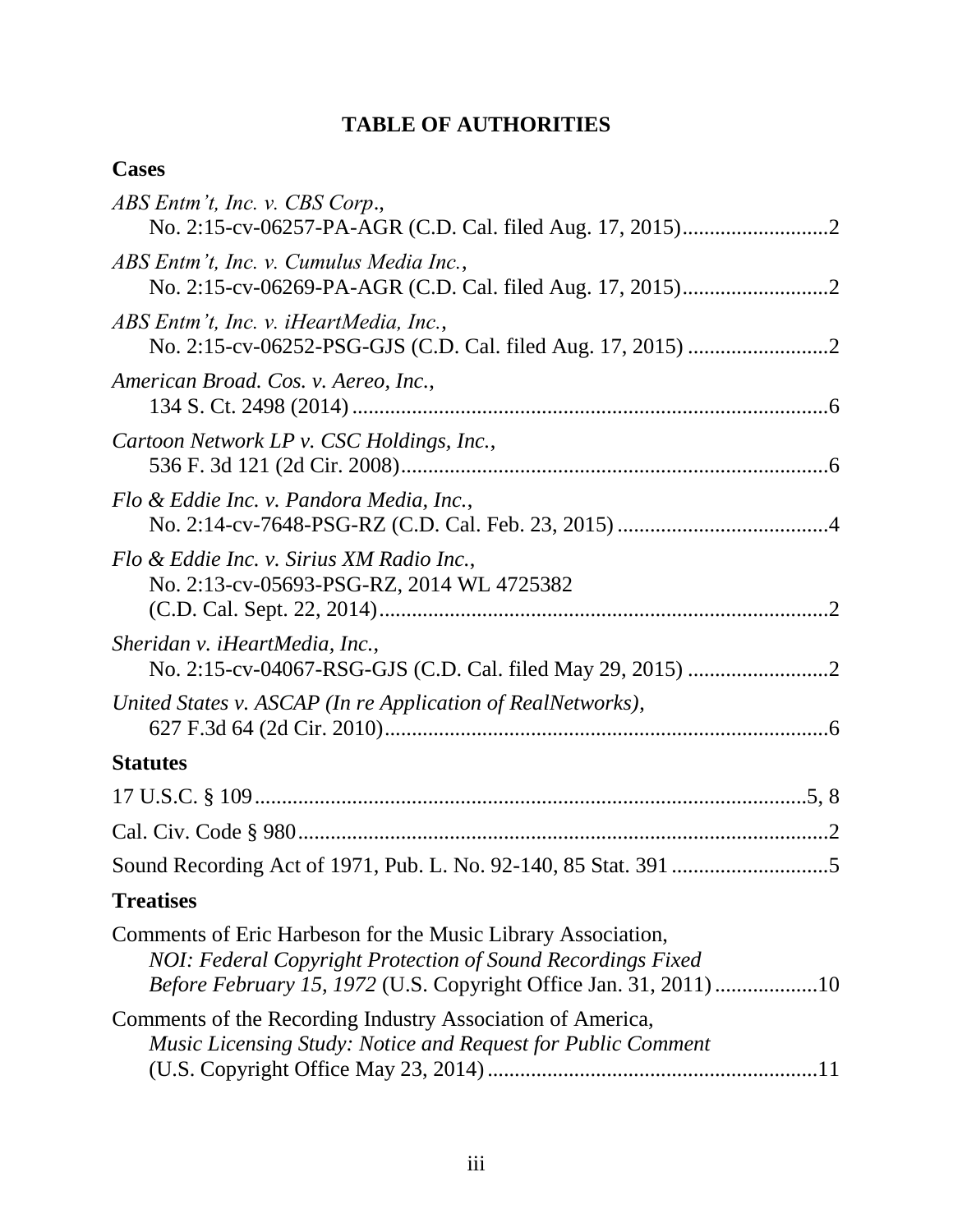Erlinger, Jr., Michael,

| An Analog Solution in a Digital World: Providing Federal Copyright    |  |
|-----------------------------------------------------------------------|--|
| Protection for Pre-1972 Sound Recordings,                             |  |
|                                                                       |  |
| <b>Testimony of Tim Brooks,</b>                                       |  |
| A Study on the Desirability of and Means for Bringing Sound           |  |
| Recordings Fixed Before February 15, 1972, Under Federal Jurisdiction |  |
|                                                                       |  |
|                                                                       |  |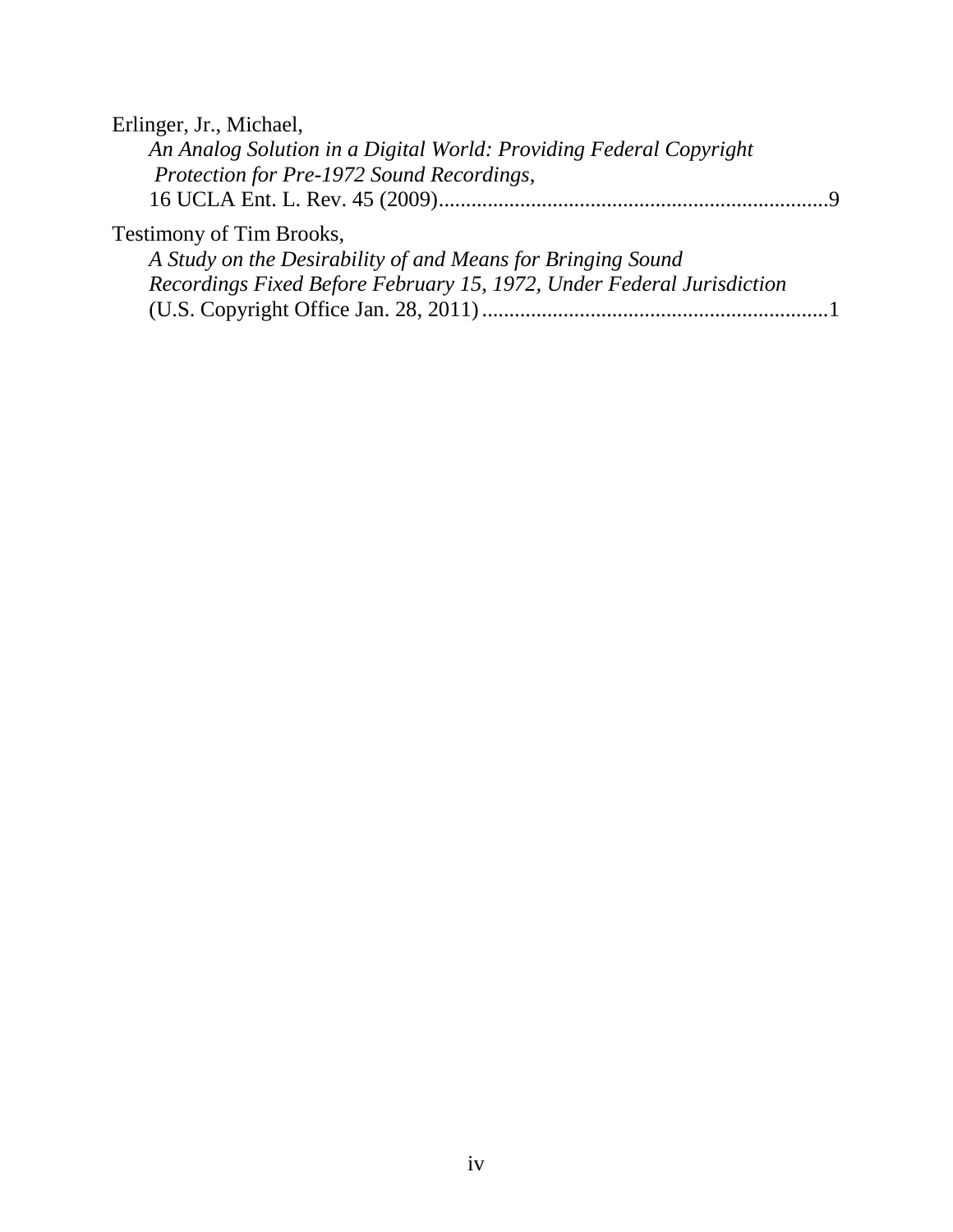### **STATEMENT OF INTEREST<sup>1</sup>**

<span id="page-5-0"></span>*Amicus curiae* the Association for Recorded Sound Collections, Inc. ("ARSC") is "a nonprofit organization dedicated to the preservation and study of sound recordings—in all genres of music and speech, in all formats, and from all periods."<sup>2</sup> It includes as members approximately one thousand archivists, librarians, and curators of the world's leading audiovisual repositories, along with "record collectors, record dealers, researchers, historians, discographers, musicians, engineers, producers, reviewers, and broadcasters."<sup>3</sup> ARSC has a strong interest in copyright law affecting sound recordings, and in particular those laws affecting historic recordings fixed before February 15, 1972 (so-called "pre-72 sound recordings"), and advocates for law and policy that enables preservation of, and greater access to, the world's recorded sound heritage.<sup>4</sup> As an independent non-profit organization, ARSC is not sponsored by any of the parties to this case.

 $\overline{a}$ 

<sup>&</sup>lt;sup>1</sup> No party's counsel authored this brief in whole or in part. Neither any party nor any party's counsel contributed money that was intended to fund preparing or submitting this brief. No person other than *amicus*, its members, or its counsel contributed money that was intended to fund preparing or submitting this brief.

 $^{2}$  ARSC website is available at www.arsc-audio.org/about.html.

<sup>3</sup> *Id*.

<sup>4</sup> *See, e*.*g.*, Testimony of Tim Brooks, *A Study on the Desirability of and Means for Bringing Sound Recordings Fixed Before February 15, 1972, Under Federal Jurisdiction* (U.S. Copyright Office Jan. 28, 2011), *available at* http://www.copyright.gov/docs/sound/comments/initial/20110128-Tim-Brooks-ARSC.pdf.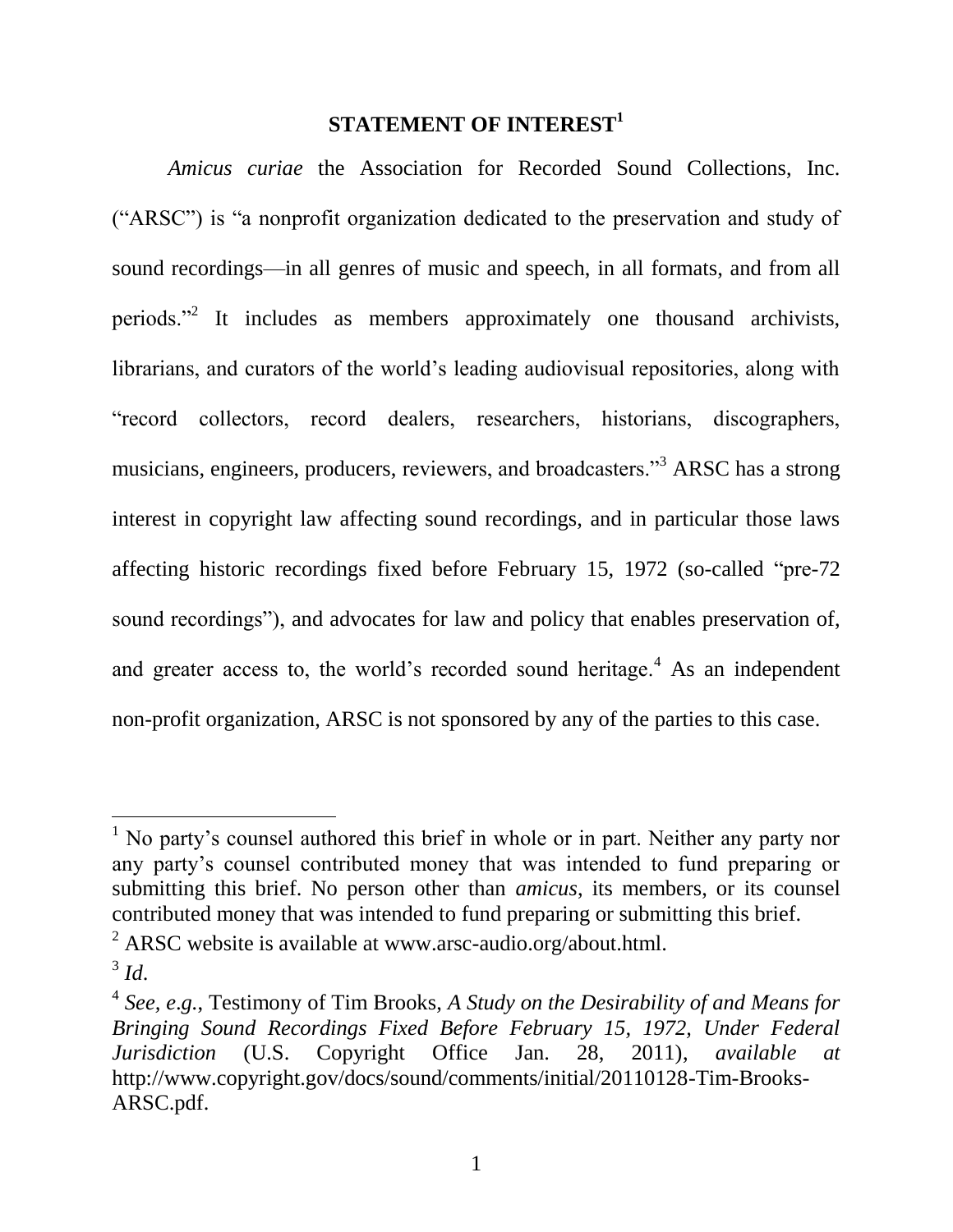#### **INTRODUCTION**

<span id="page-6-0"></span>The district court erred in reaffirming its interpretation of Cal. Civ. Code § 980(a)(2) in *Flo & Eddie Inc. v. Sirius XM Radio Inc.*, No. 2:13-cv-05693-PSG-RZ, 2014 WL 4725382 (C.D. Cal. Sept. 22, 2014), in this case. If left uncorrected, the district court's mistake would have broad and pernicious consequences. The district court's opinion would ossify its earlier mistake in *Sirius XM* and leave innumerable others exposed to a litany of infringement claims for engaging in practices that no one in the recorded music industry thought to challenge during the first century of its existence. Pandora is just one of countless businesses and individuals who relied on the universally held, decades-old understanding that there is no recognized public performance right in pre-72 sound recordings. And, under the district court's ruling, ARSC members and other users of these recordings would become the predictable next targets of the sound recording industry. The second wave of pre-72 litigations is already underway, this time against large terrestrial radio companies. *See Sheridan v. iHeartMedia, Inc.*, No. 2:15-cv-04067-RSG-GJS (C.D. Cal. filed May 29, 2015); *ABS Entm't, Inc. v. CBS Corp*., No. 2:15-cv-06257-PA-AGR (C.D. Cal. filed Aug. 17, 2015); *ABS Entm't, Inc. v. Cumulus Media Inc.*, No. 2:15-cv-06269-PA-AGR (C.D. Cal. filed Aug. 17, 2015); *ABS Entm't, Inc. v. iHeartMedia, Inc.*, No. 2:15-cv-06252-PSG-GJS (C.D. Cal. filed Aug. 17, 2015). Under the status quo, there is no end in sight.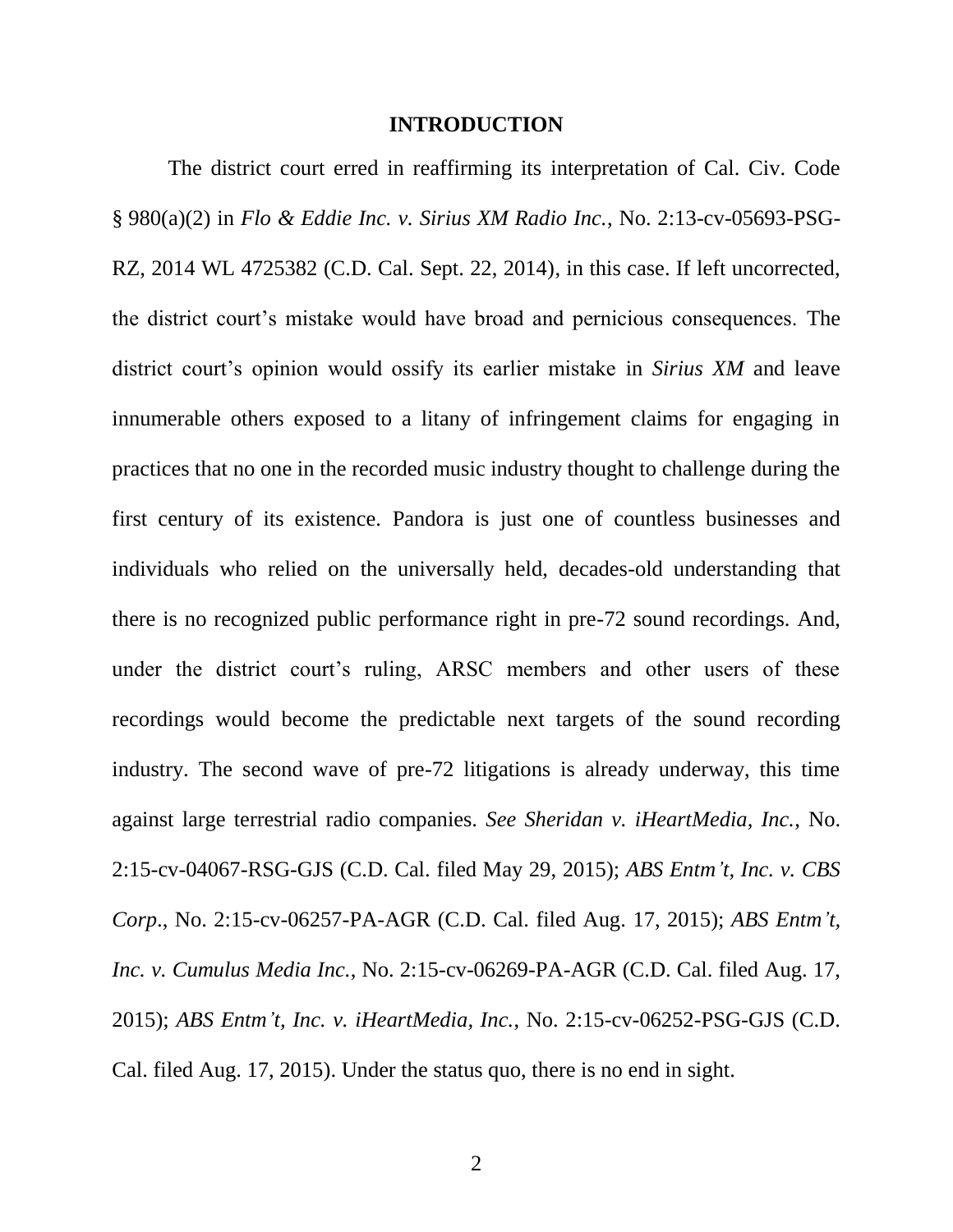No one in 1982 California believed in the existence of a public performance right in sound recordings. It was not until 1995 that *anyone* recognized a public performance right in sound recordings, and that limited right established by Congress is a far cry from the unbounded right created by the district court in *Sirius XM*. The district court's reading of Section 980(a)(2) renders at least three decades, and as much as a century, of industry practice inexplicable. If left unchecked, it could irreparably harm countless businesses and activities, including the educational and preservationist activities of ARSC members, in the near term. Worse, the district court's opinion could squelch decades of debate and doom any possibility of sensible federal legislation that would balance the concerns of rights holders with those of the general public.

#### <span id="page-7-0"></span>**A. The District Court's Decision Created an Unprecedented Right Under California Law.**

The district court erred in creating new copyright rights in *Sirius XM* and compounded that error in the decision below. ARSC agrees with Defendant-Appellant Pandora's legal arguments regarding the appropriate construction of Section 980(a)(2) and offers the following additional insights of an organization with substantial interest in the scope of copyright protection afforded to historical sound recordings.

After acknowledging that Pandora's "logic is sound" to consider the state of the law before 1982 because the purpose of Section  $980(a)(2)$  was to "maintain"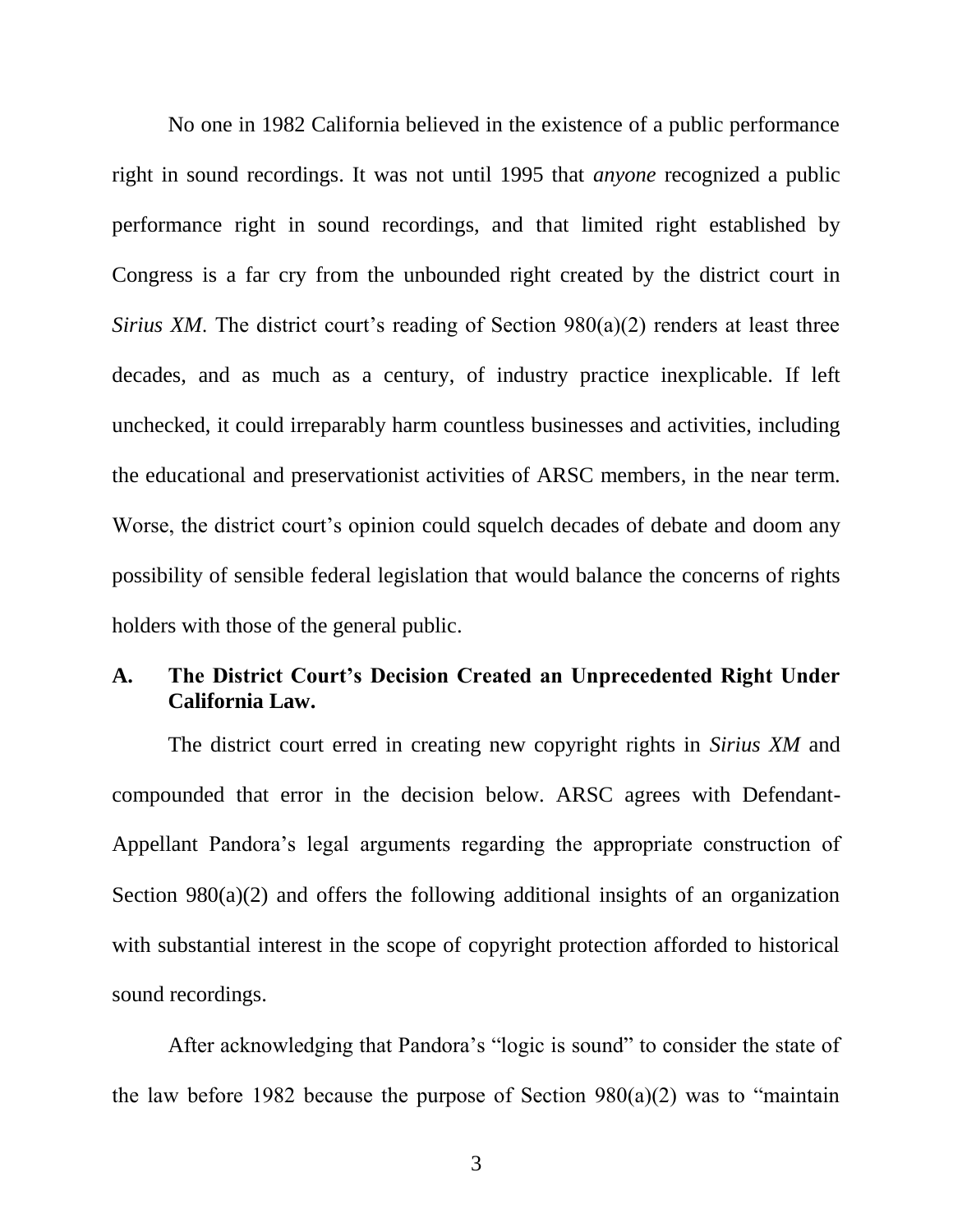rights for sound recordings," the district court resorted to common law as the original source of maintained protection for public performances of published, pre-72 sound recordings. *Flo & Eddie Inc. v. Pandora Media, Inc.*, No. 2:14-cv-7648- PSG-RZ, Order at 12-13 (C.D. Cal. Feb. 23, 2015). But ARSC members, including libraries, archives, and museums have relied on the industry understanding that common-law ownership rights in pre-72 sound recordings are extinguished with the first sale of the sound recording. Libraries, for example, rely on this understanding in order to lend pre-72 recordings in their collections.<sup>5</sup> Museums rely on this understanding to include public performances of pre-72 sound recordings as part of exhibitions, as do archivists and researchers in the conduct and presentation of their research. Once extinguished, common law rights in sound recordings cannot supply the basis for an unspoken public performance right under California law. Accepting that Section 980(a)(2) only maintained and thus did not establish new rights begs the conclusion that California has never recognized a public performance right in sound recordings.

The recorded music industry's silence on the issue before *Sirius XM* confirms the universal pre-*Sirius XM* understanding that there was no historical recognized California public performance right in sound recordings. If pre-72 California law recognized public performance rights in sound recordings, the 1971

 $\overline{a}$ 

<sup>&</sup>lt;sup>5</sup> Federal law allows libraries to lend recordings fixed on or after February 15, 1972. *See* 17 U.S.C. § 109.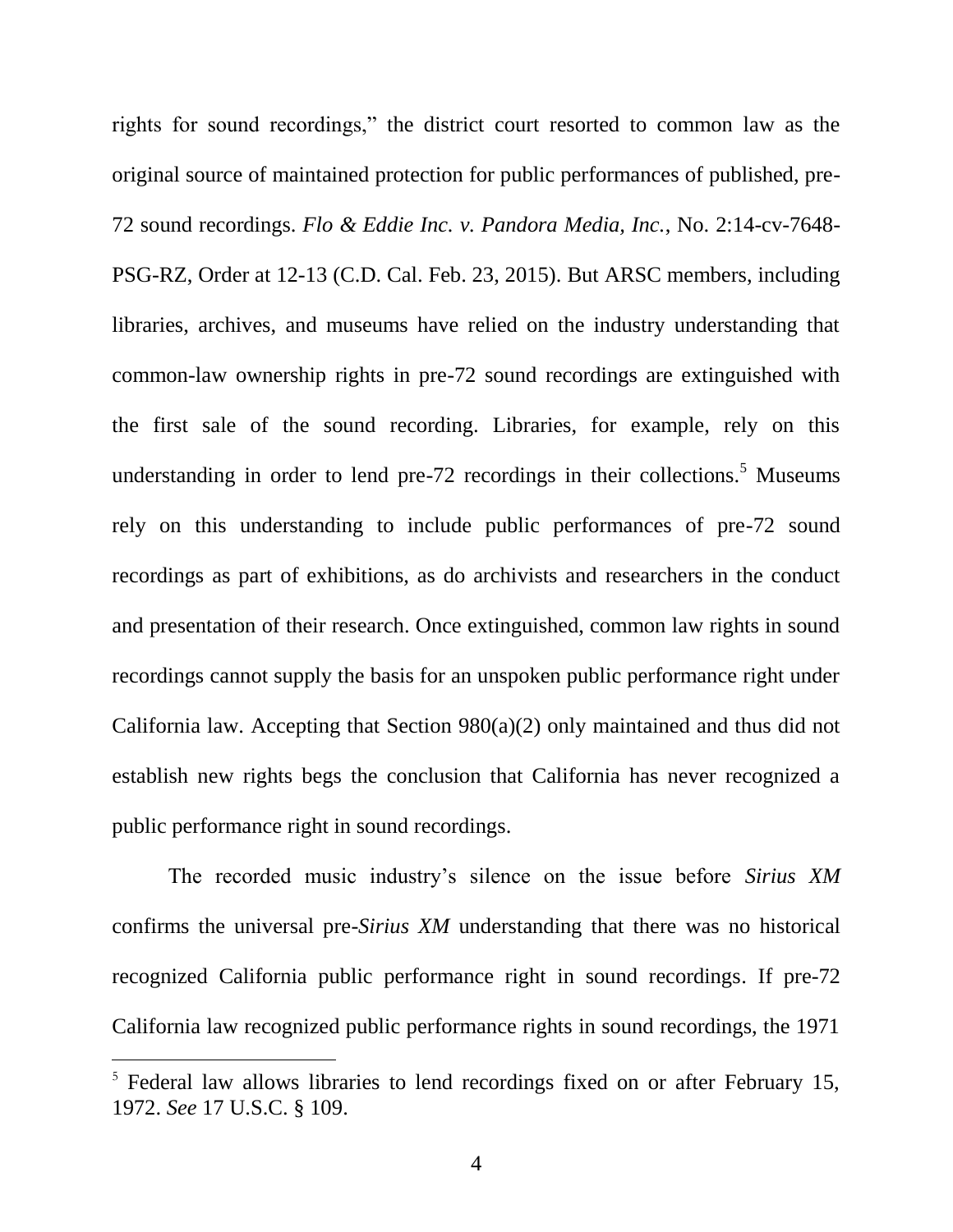Sound Recording Act would have had the effect of *eliminating* public performance rights for sound recordings fixed on or after February 15, 1972, by bringing those works under federal protection without then recognizing any federal public performance right in those works. *See* Sound Recording Act of 1971, Pub. L. No. 92-140, 85 Stat. 391. Yet no one complained. Not one sound recording company batted an eye as Congress supposedly extinguished their state law public performance rights by bringing sound recordings under federal copyright protection.

The dearth of any effort to assert pre-72 public performance rights in California before 2014 should guide the outcome here.

### <span id="page-9-0"></span>**B. The District Court's Ruling Would Disrupt Settled Understandings About the Scope of Copyright Protection and Cut Off An Ongoing, Healthy Legislative Debate.**

Aside from getting the proper interpretation of Section 980(a)(2) wrong, the decision below would create potentially unmanageable problems for ARSC and other copyright holders. It would expose a vast array of businesses and individuals to copyright liability, disrupting their settled expectations regarding pre-1972 sound recordings. And it would abruptly end the robust and ongoing legislative debate about the proper scope of copyright protection afforded to pre-72 sound recordings.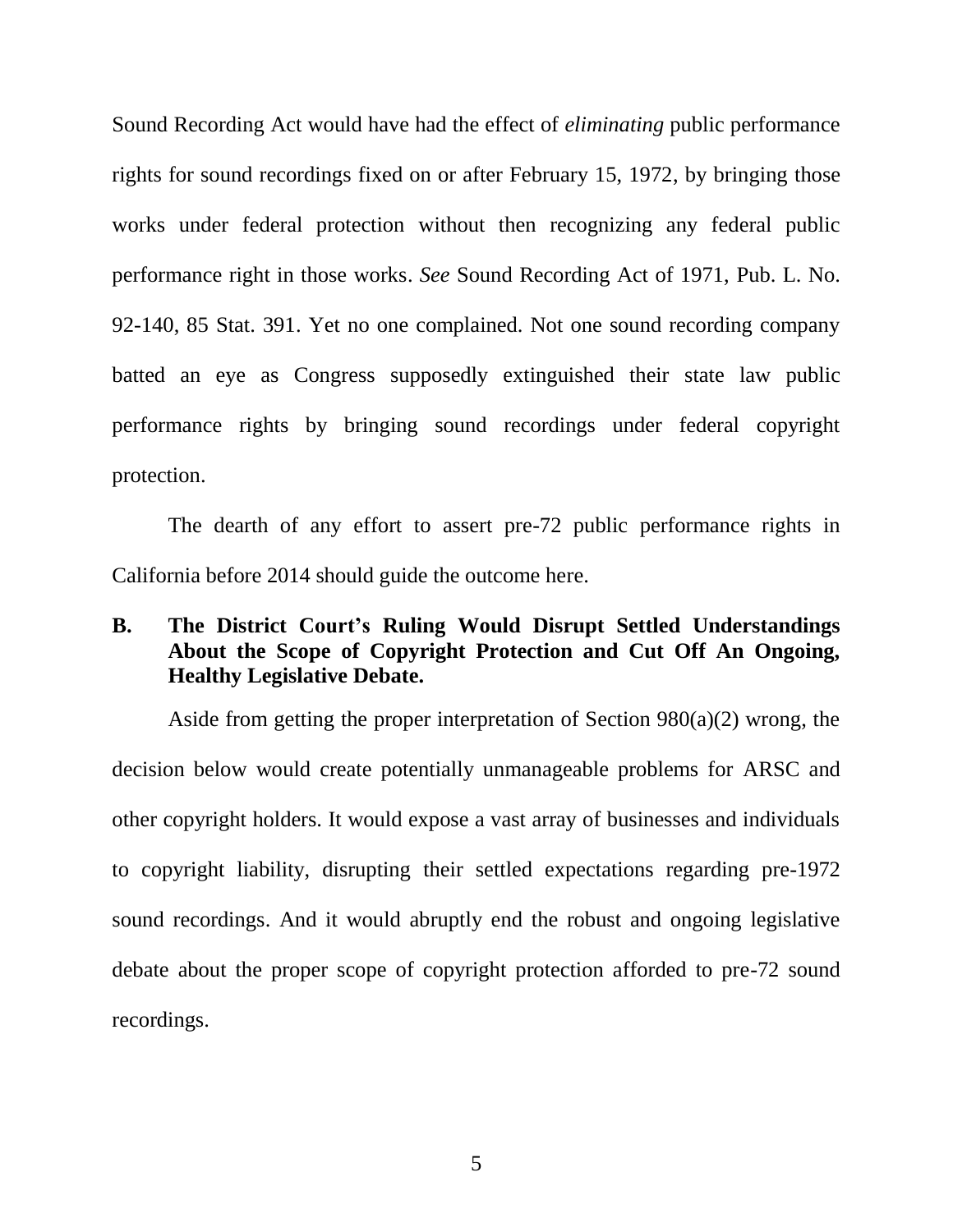The district court's ruling would apply far beyond the circumstances of this case, sweeping in countless additional uses of pre-72 sound recordings in California. For example, if the district court were correct that Section  $980(a)(2)$ 's reference to "exclusive ownership" covers performances of pre-72 sound recordings, there would be no readily apparent limit to the types of performances that might suddenly result in claims of copyright infringement. Federal law creates infringement liability only for "public" performances of copyrighted works, and the federal courts have carefully explained what it means to perform a work publicly. *See, e.g.*, *United States v. ASCAP (In re Application of RealNetworks)*, 627 F.3d 64, 71-75 (2d Cir. 2010) (holding that a digital download did not constitute a public performance under the Copyright Act); *Cartoon Network LP v. CSC Holdings, Inc.*, 536 F. 3d 121 (2d Cir. 2008) (holding that transmission of unique recordings to cable subscribers from a remote digital video recording server operated by cable operator did not constitute a public performance); *American Broad. Cos. v. Aereo, Inc.*, 134 S. Ct. 2498 (2014) (holding that service designed to allow for remote capture and recording of over-the-air television broadcasts for streaming to individual users infringed television broadcasters' public performance rights).

But California law is not so well-developed; neither the California Legislature nor the California courts have outlined the contours of what constitutes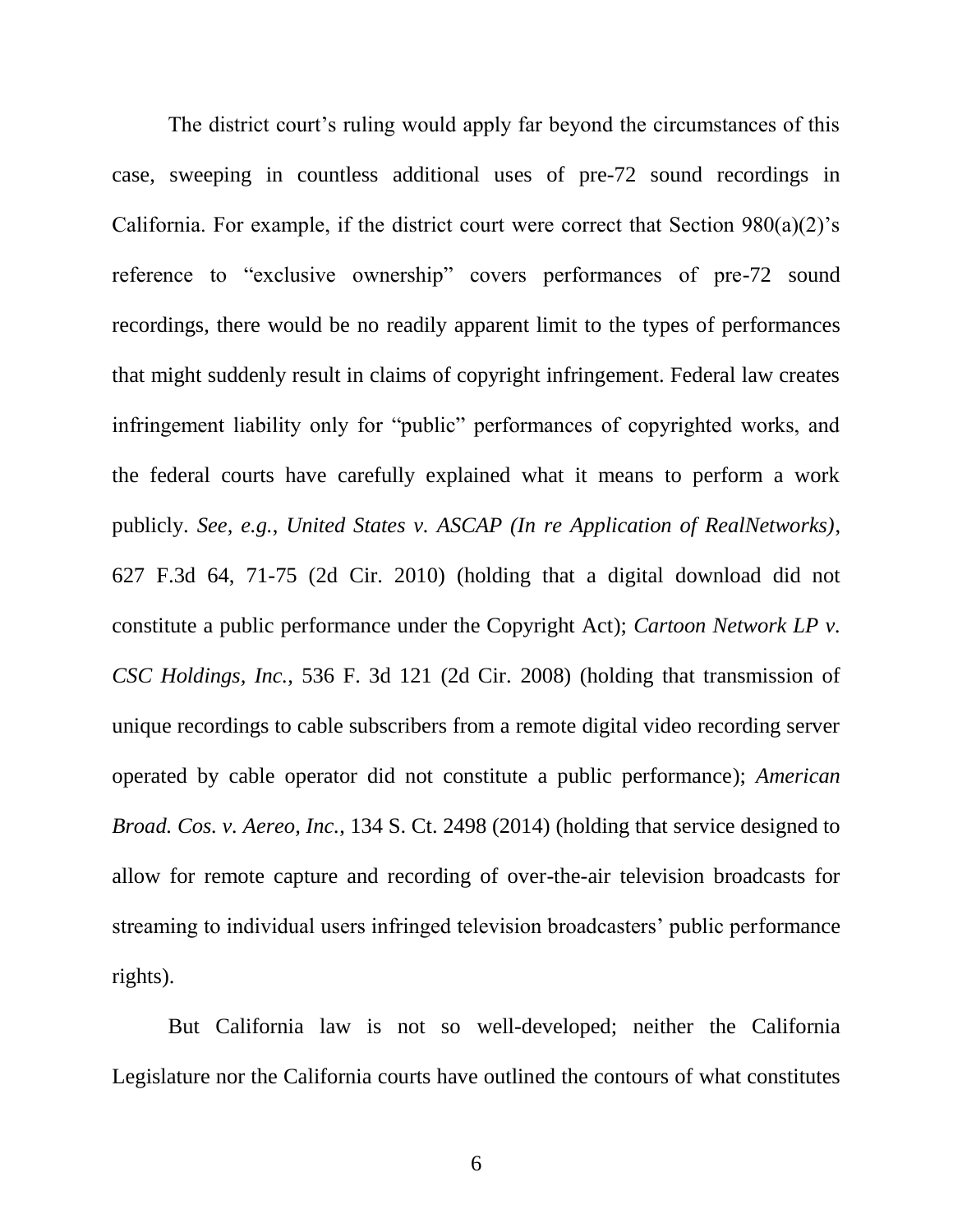a "public" performance under California law. The district court's decision thus raises troubling questions about the scope of infringement risk that do not arise under federal law. Could a newly-minted copyright holder sue a homeowner who plays a pre-1972 sound recording at a neighborhood barbecue? What about a teacher who plays a pre-1972 sound recording in the classroom? Under the district court's decision, it is impossible to find a limiting principle.

The district court's decision also undermines the future of recording collection, scholarship, and preservation. Under federal law, the exclusive right to distribute a work is limited to the first authorized transfer of each copy of a work, subject to certain further limitations. 17 U.S.C. § 109(a). This so-called "first sale doctrine" allows a library, for example, to lend sound recordings without the fear of incurring copyright infringement liability.<sup>6</sup> As discussed above, libraries, museums, archivists, and researchers rely heavily on this doctrine to conduct their daily business. The decision below thoroughly undermines that reliance.

It would be impossible for ASRC members to license all of the pre-72 sound recordings in their collections, potentially on a state-by-state basis, both from a financial perspective and as a matter of practicability. Under the district court's decision, therefore, countless entities might have to rely on the fact-bound and

 $\overline{a}$ 

<sup>6</sup> Although California provides a library exception to its criminal statutes, there is no comparable exception in the civil statute, and ARSC is aware of no California decision establishing such an exception.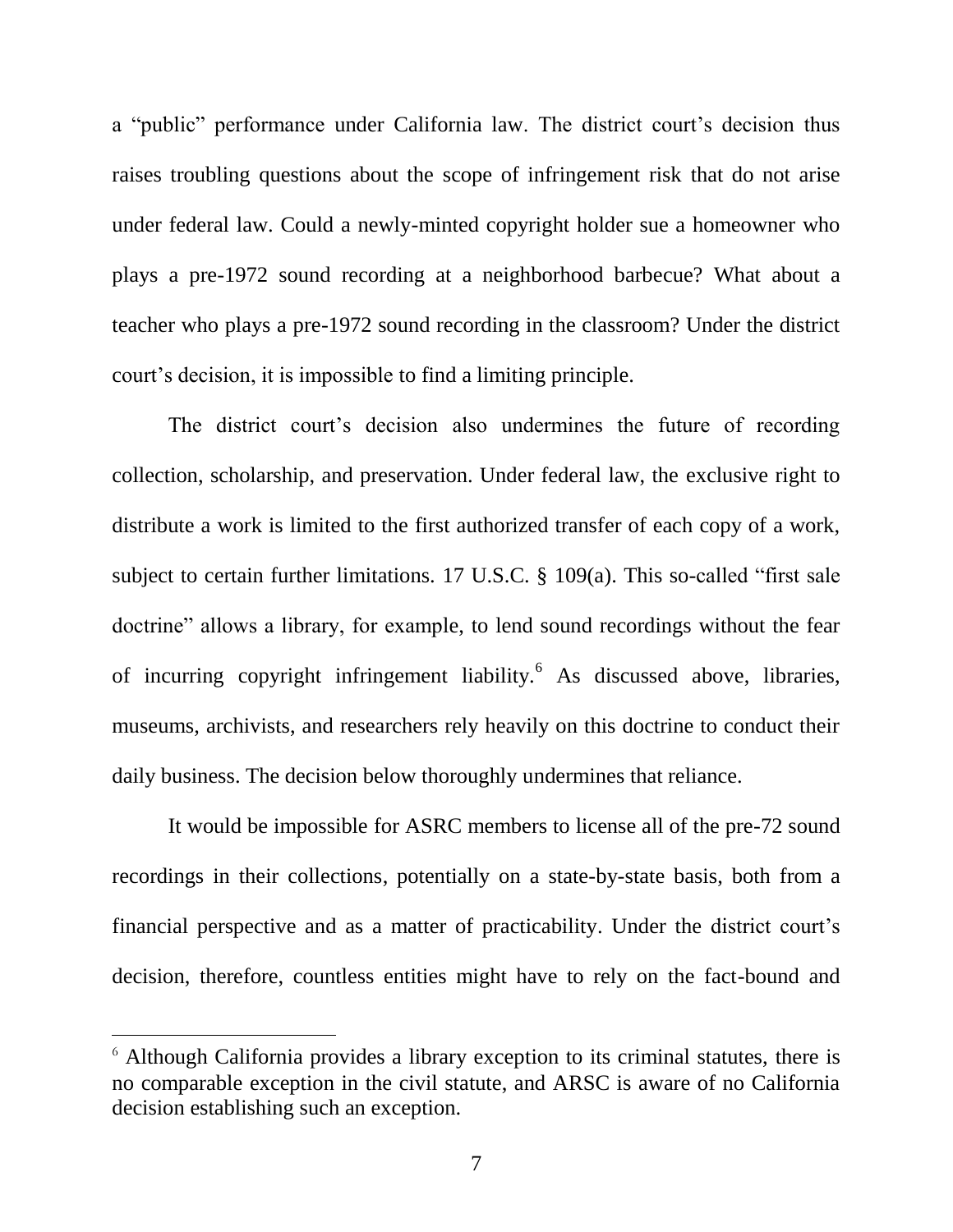unpredictable common law fair use doctrine in order to loan pre-1972 sound recordings, resort to constitutional arguments in an effort to define a never-beforerecognized state law copyright interest, or forego the use of pre-1972 sound recordings altogether.

It is unclear what new rights may have been conferred in pre-72 sound recordings by the decision below. Does the California right now go beyond federal copyright law in conferring, for example, a "making available" right, or "moral" rights? Does it recognize public performances of sound recordings embodied in audiovisual works? Archives making their pre-72 works available to researchers could face unprecedented legal challenges. Parodists may need to raise First Amendment challenges to assertions of moral rights in pre-72 sound recordings. And the decision poses an existential threat to the record collection and resale industry, which relies on a pre-*Sirius XM* understanding of federal and state copyright law for the validity of its practices.

The decision below also prematurely cuts off a robust legislative debate about the appropriate scope of copyright protection for pre-72 sound recordings. When Congress declined to extend federal copyright protection to pre-72 sound recordings, the result was an arbitrary disparity in the treatment of sound

8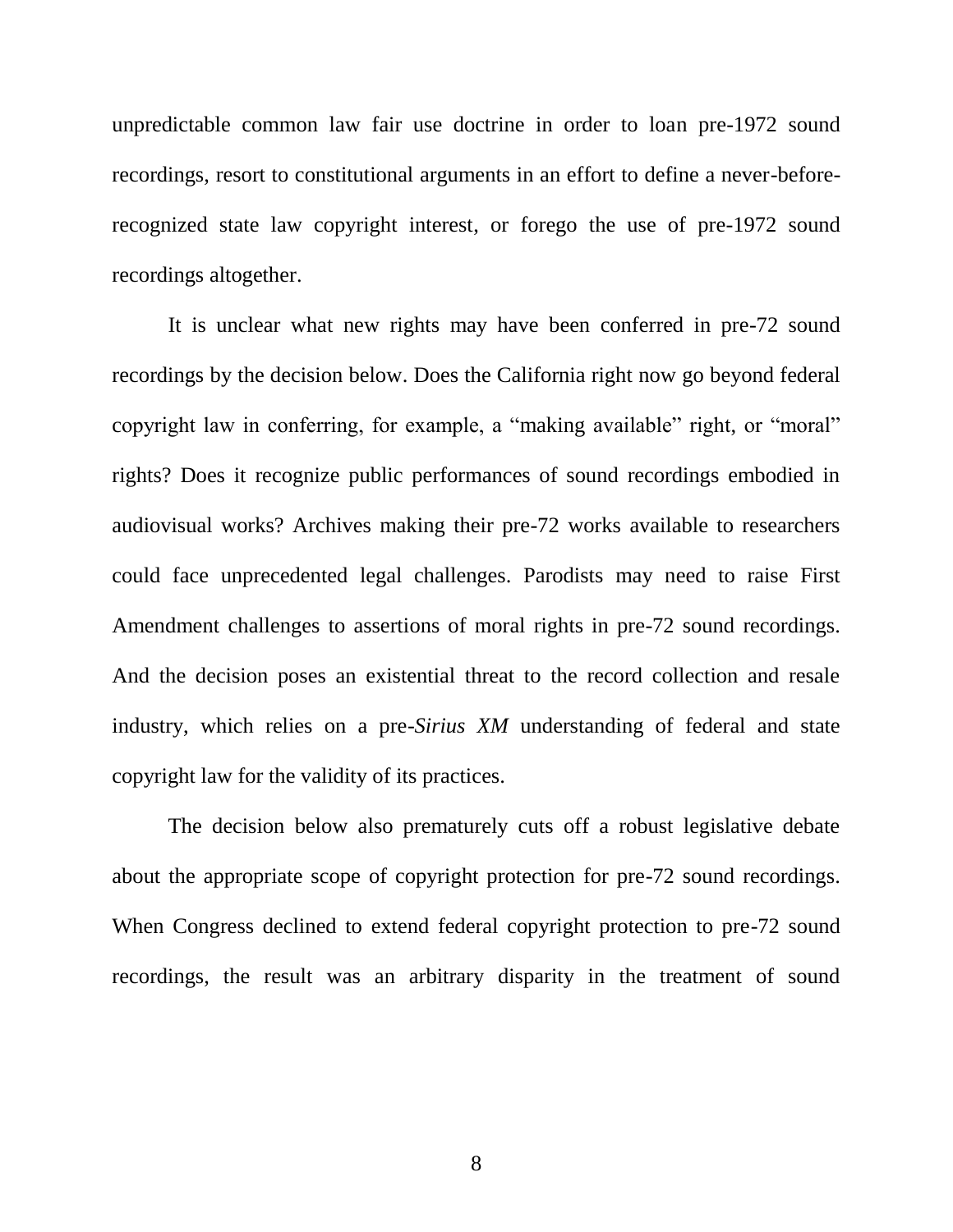recordings.<sup>7</sup> After observing this disparity in practice, parties representing a wide variety of interests—including major stakeholders representing the recording industry,<sup>8</sup> libraries and archives,<sup>9</sup> broadcasters,<sup>10</sup> and the public interest<sup>11</sup>—have supported retroactively incorporating pre-72 sound recordings into federal law. And at Congress's direction, the United States Copyright Office conducted a

 $\overline{a}$  $7$  There is evidence, as Professor Nimmer points out, that it is an anomaly born out of a mistaken belief that federalizing copyright in pre-1972 sound recording would bring all such recordings into the public domain. Reply Comments of the Music Library Association, *NOI: Federal Copyright Protection of Sound Recordings Fixed Before February 15, 1972* (U.S. Copyright Office Jan. 31, 2011), *available at* http://copyright.gov/docs/sound/comments/reply/041211-MLA.pdf (citing Michael Erlinger, Jr., *An Analog Solution in a Digital World: Providing Federal Copyright Protection for Pre-1972 Sound Recordings*, 16 UCLA Ent. L. Rev. 45, 58 (2009)).

<sup>8</sup> Comments of Recording Industry of America (RIAA) and American Association of Independent Music (A2IM), *NOI: Federal Copyright Protection of Sound Recordings Fixed Before February 15, 1972* (U.S. Copyright Office Jan. 31, 2011), *available at* http://www.copyright.gov/docs/sound/comments/initial/20110131- RIAA-and-A2IM.pdf ("RIAA Pre-72 Comments").

<sup>9</sup> Comments of Society of American Archivists, *NOI: Federal Copyright Protection of Sound Recordings Fixed Before February 15, 1972* (U.S. Copyright Office Jan. 31, 2011), *available at* http://www.copyright.gov/docs/sound/comments/initial/20110124-Society-of-American-Archivists.pdf.

<sup>10</sup> National Association of Broadcasters Reply Comments, *NOI: Federal Copyright Protection of Sound Recordings Fixed Before February 15, 1972* (U.S. Copyright Office Jan. 31, 2011), *available at* http://www.copyright.gov/docs/sound/comments/reply/041413nab.pdf.

<sup>11</sup> Comments of EFF, *NOI: Federal Copyright Protection of Sound Recordings Fixed Before February 15, 1972* (U.S. Copyright Office Jan. 31, 2011), *available at* http://www.copyright.gov/docs/sound/comments/initial/20110131-Abigail-Phillips-Electronic-Freedom-Foundation.pdf.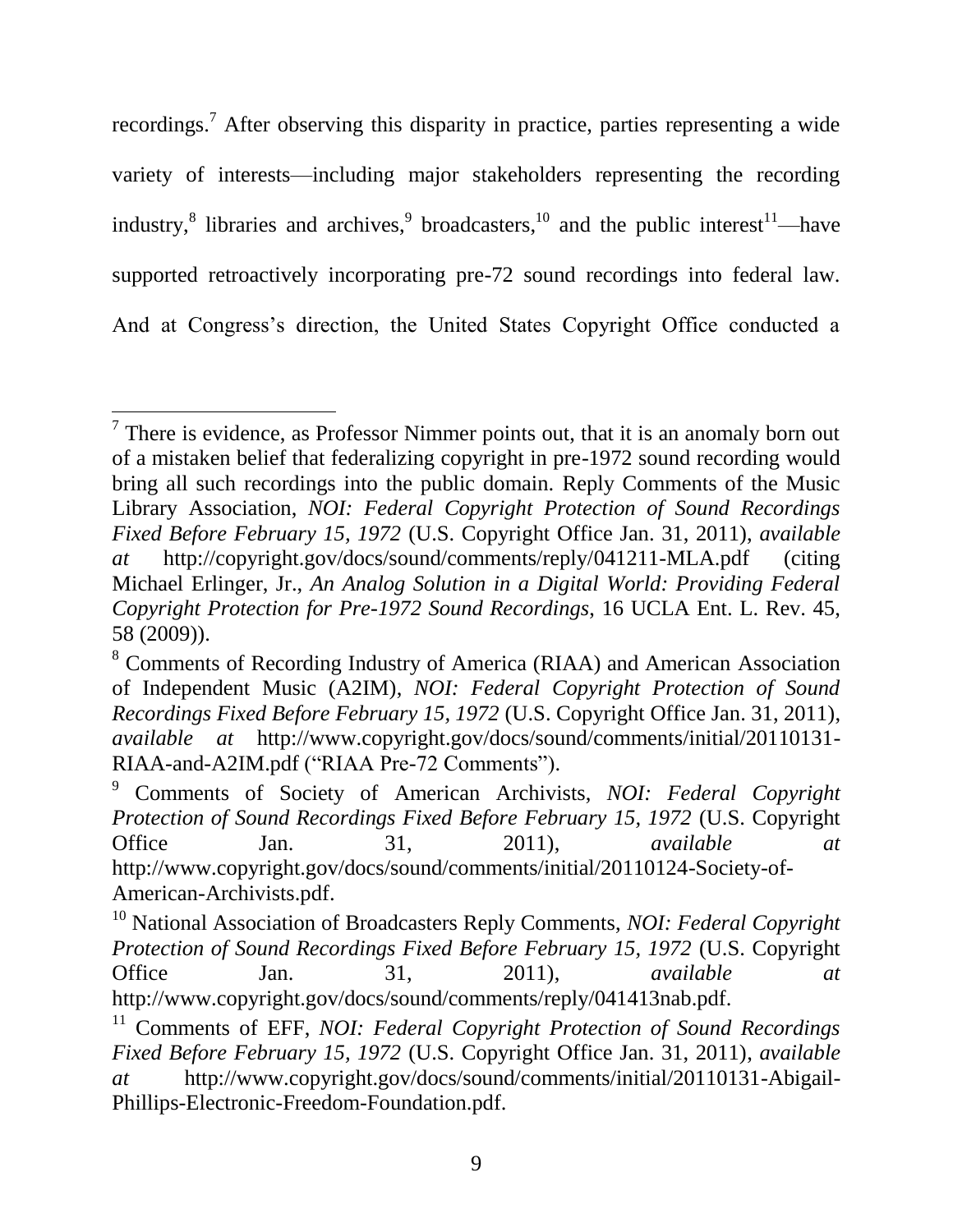thorough study and issued a substantive report that recommends removing pre-1972 sound recordings from state jurisdiction.

Although there appears to be a consensus that Congress should federalize copyrights in pre-1972 sound recordings, not all stakeholders agree about how Congress should go about it. The music library community, for example, has argued for federalization because federal law provides clear limits to the scope of copyrights. *See* Comments of Eric Harbeson for the Music Library Association, *NOI: Federal Copyright Protection of Sound Recordings Fixed Before February 15, 1972* (U.S. Copyright Office Jan. 31, 2011), *available at* http:// www.copyright.gov/docs/sound/comments/initial/20110131-Eric-Harbeson-Music-Library-Ass%27n.pdf. The music library community has taken this position even though federalizing the copyright in pre-1972 sound recordings would deprive it of more favorable rules applied in some states. *See id.*

For its part, the Recording Industry Association of America ("RIAA") initially expressed concern over federalization, raising concerns about chain of title, the loss of copyright over recordings that will enter the public domain, and the shortening of their copyright term. *See* RIAA Pre-72 Comments. But more recently, the RIAA has endorsed the federalization of copyrights in pre-72 sound recordings, recognizing the benefits that come with the introduction of statutory damages, extensive criminal copyright protections, and a more comprehensive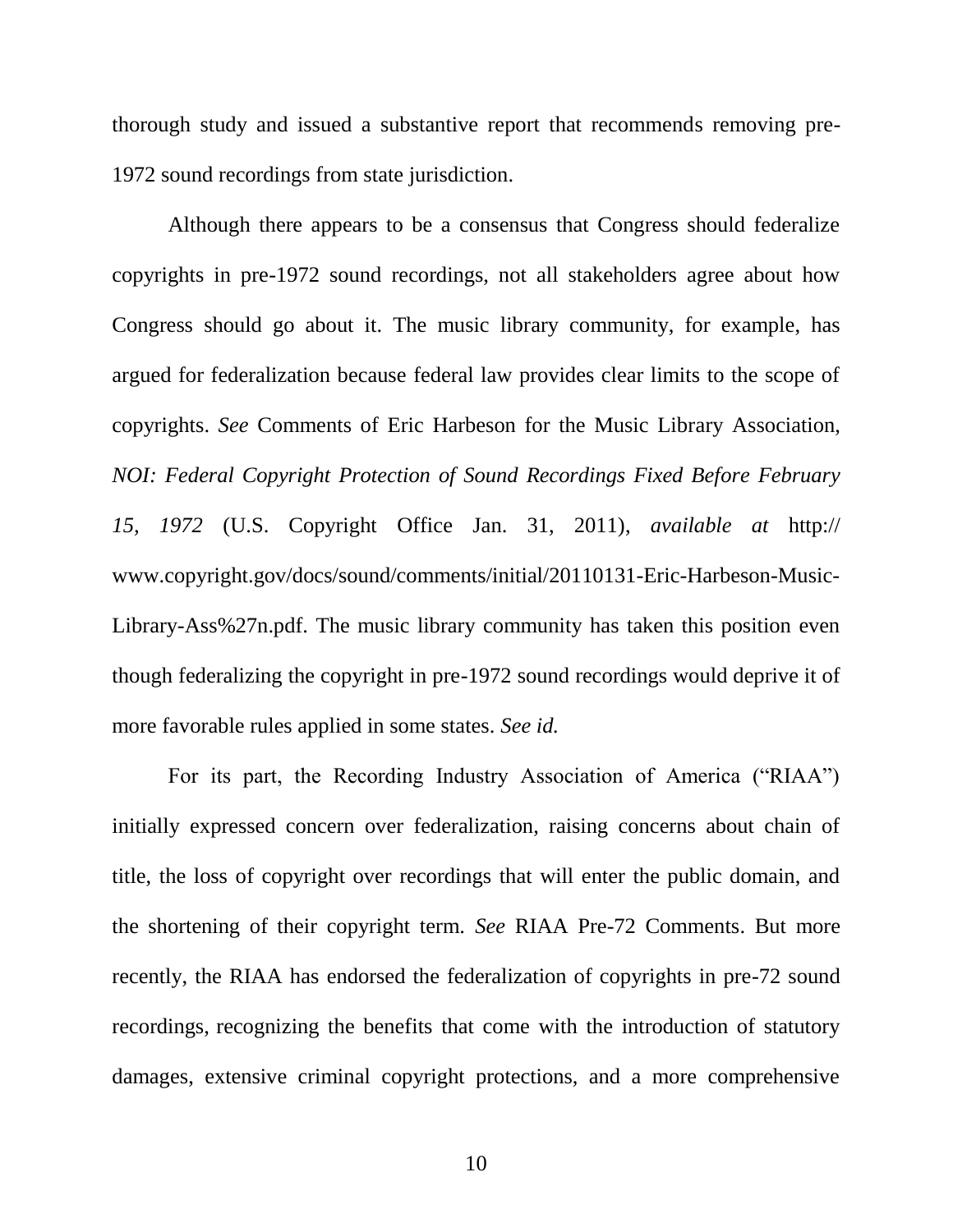slate of exclusive rights. *See* Comments of the Recording Industry Association of America at 33, *Music Licensing Study: Notice and Request for Public Comment* (U.S. Copyright Office May 23, 2014), *available at*  http://copyright.gov/policy/musiclicensingstudy/comments/Docket2014\_3/Recordi ng\_Industry\_Association\_of\_America\_MLS\_2014.pdf.

The decision below cuts this debate off, awarding all the spoils to the sound recording industry. By doing so, the district court's decision undermines Congress's efforts to strike an appropriate balance between the sound recording industry and the public. The district court's decision should be reversed, and the question of the copyright status of pre-1972 sound recordings should be returned to Congress.

#### **CONCLUSION**

<span id="page-15-0"></span>The district court's decision should be reversed.

Respectfully submitted,

/s/ Joseph R. Wetzel

Joseph R. Wetzel Katherine E. Merk KING & SPALDING LLP 101 Second Street, Suite 2300 San Francisco, CA 94105 Telephone: (415) 318-1200 Facsimile: (415) 318-1300 jwetzel@kslaw.com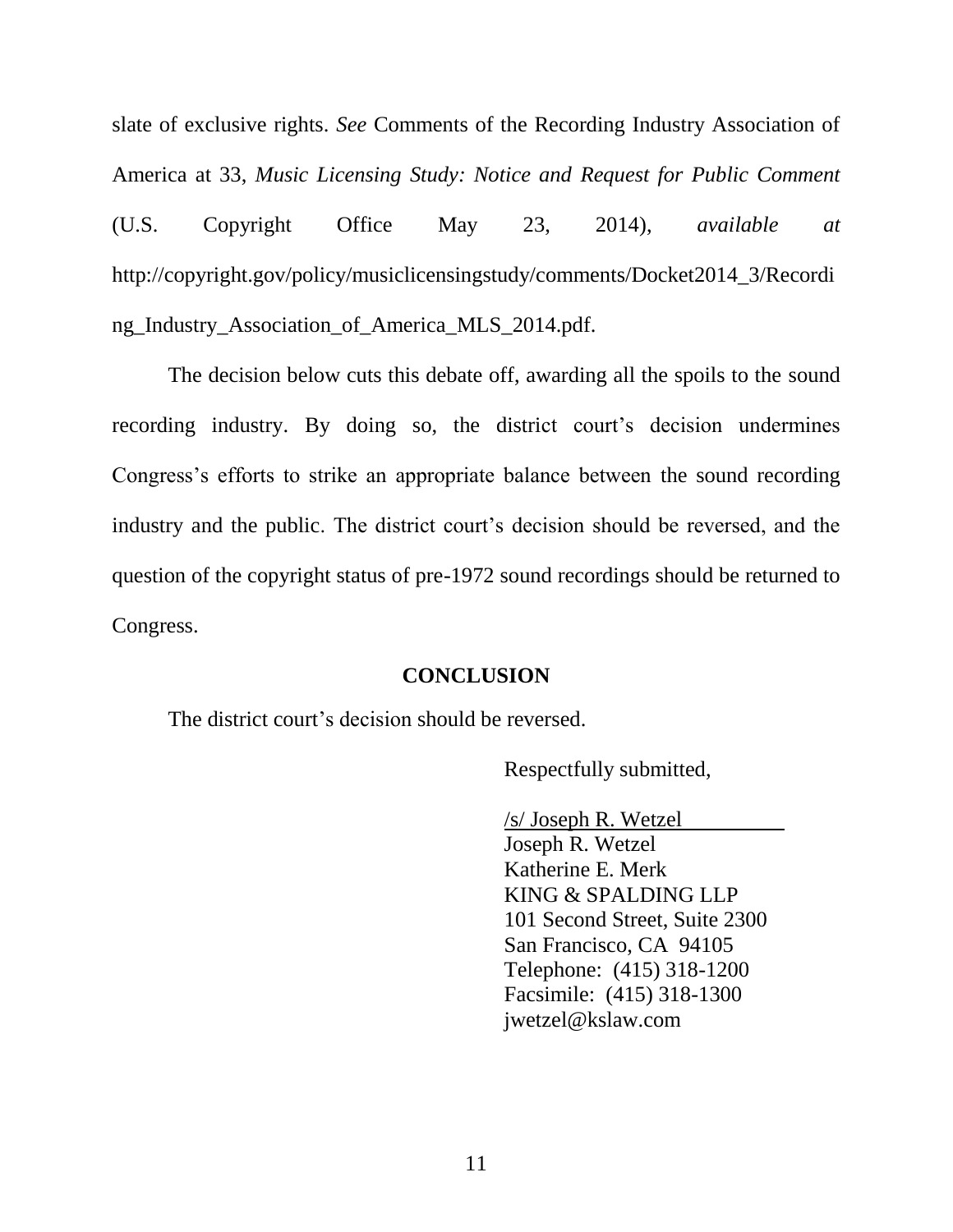*Counsel for* Amicus Curiae *the Association for Recorded Sound Collections*

September 9, 2015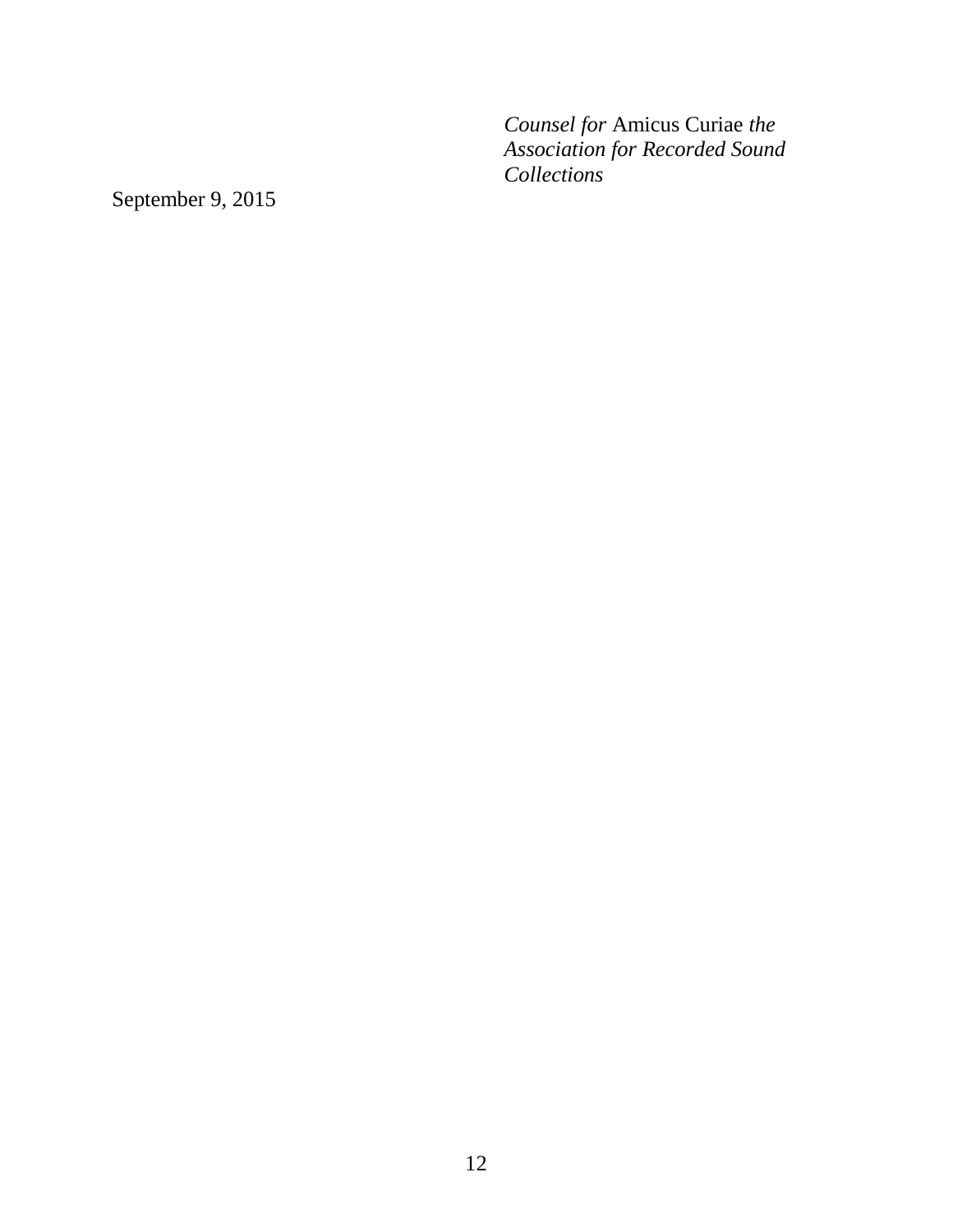## **CERTIFICATE OF COMPLIANCE**

<span id="page-17-0"></span>Pursuant to Federal Rule of Appellate Procedure Rule 32(a)(7)(C), I certify that this amicus brief complies with the length limitations set forth in Rule 32(a)(7)(B)(ii) because it contains 2,347 words, as counted by Microsoft Word, not counting the items that may be excluded under Federal Rule  $32(a)(7)(B)(iii)$ .

> /s/ Joseph R. Wetzel Joseph R. Wetzel